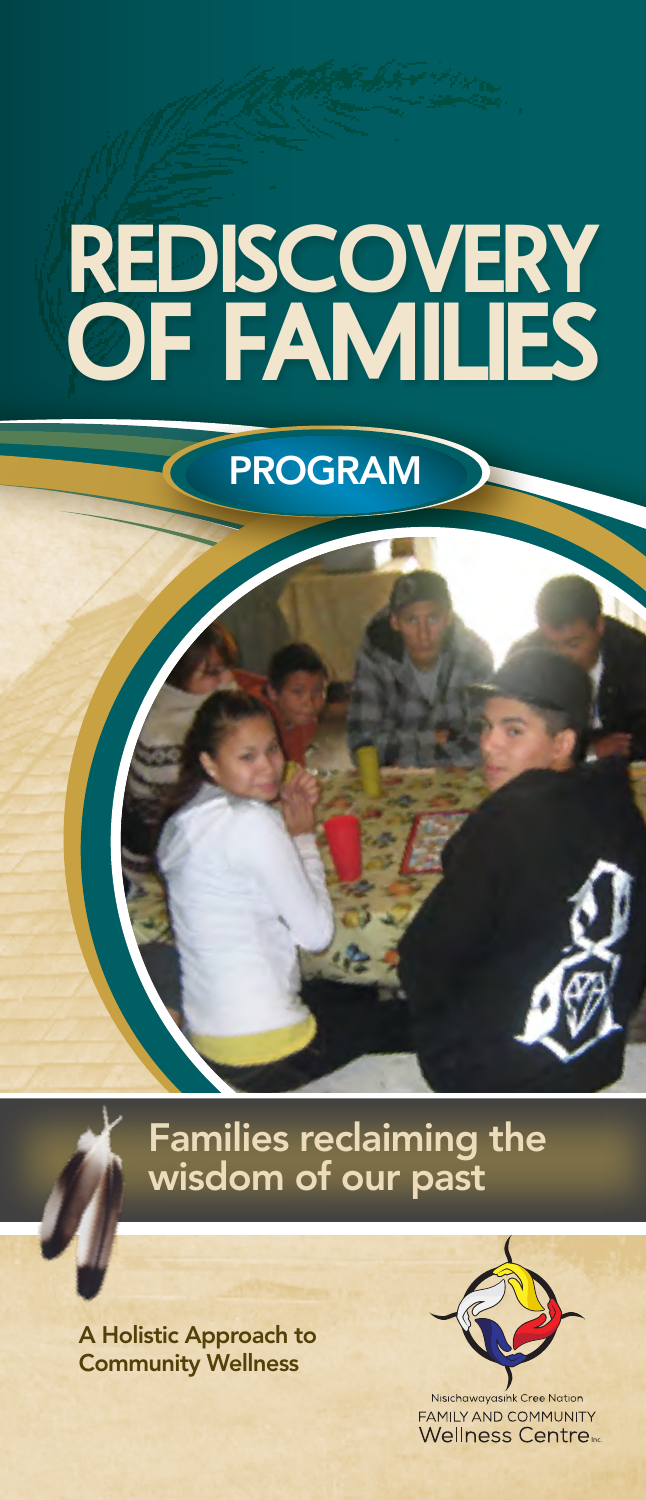#### What is the Rediscovery of Families Program?

F

The RDF program re-engages people with traditional culture and activities to discover – and remember – how they can be loving and consistent parents.

This program began in 2002 when Ketiyatisak and other community members voiced their concern that NCN social services at the time left out Indigenous values and traditions. They believed this oversight creates unresolved issues, and that traditional wisdom is important to improving and healing.

We believe Indigenous families that embrace traditional beliefs can be happy and successful. People who can meet the daily stresses of life with poise and clarity can lead their families in a positive way. Children growing up in secure and safe environments will become productive, healthy adults.

## Why Do I Need This Program?

Many people, of all ages and genders, have received support, wisdom and strategies in our program. The Rediscovery of Families Program may help you if you:

- Experience uncontrollable feelings of sadness, anger or hopelessness
- Feel disconnected from activities that used to bring you joy
- Are abusing a substance or indulging in a bad habit (drugs, alcohol, food, sex)
- Have experienced trauma such as death, job loss, crime, break up
- Are often physically run down or experiencing headaches or stomachaches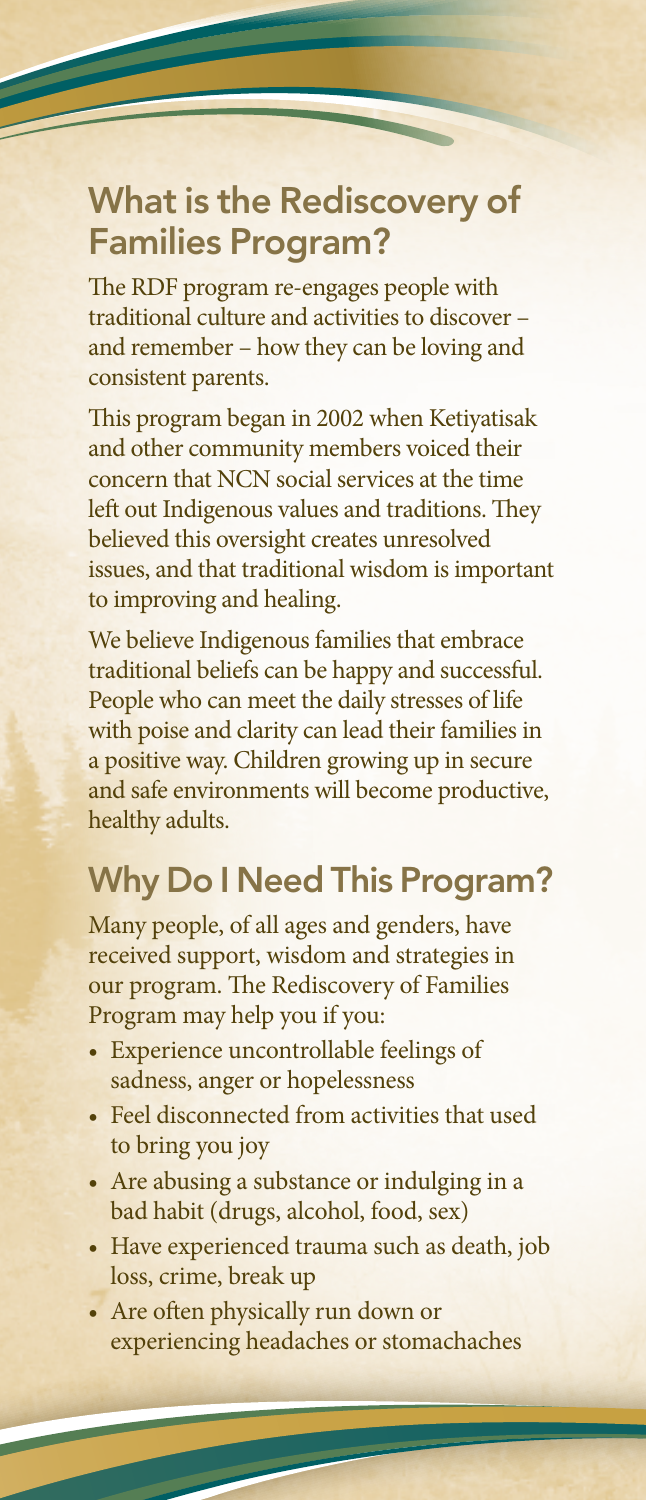• Have friends and family telling you they are worried about you.

If you are involved in the Circle of Care, or the Removal of Parent Program, you are required to successfully complete the Rediscovery of Families Program before you will be reunited with your children.

#### How Does it Work?

The Rediscovery of Families Program is held at traditional campsites near Nelson House, and facilitated by counsellors, Ketiyatisak and treatment support providers. The RDF Program is usually several weeks long, depending on the parent's progress. Children and spouses usually join the individual towards the end of the program.

We believe the path to a healthy future is found in the traditions of our past. Participants reconnect with the land through activities such as:

- Setting nets, fishing and cleaning fish
- Studying and picking medicinal plants and berries
- Hunting
- Sweat lodges
- Pipe ceremonies
- Exploration of historical sites such as dancing circles.

Taking part in these healing activities in a neutral environment, away from your daily stresses and responsibilities, can create a new perspective. Working with trained counselors helps you to process difficult thoughts and feelings, and sharing your worries with others helps you to realize that you are not alone.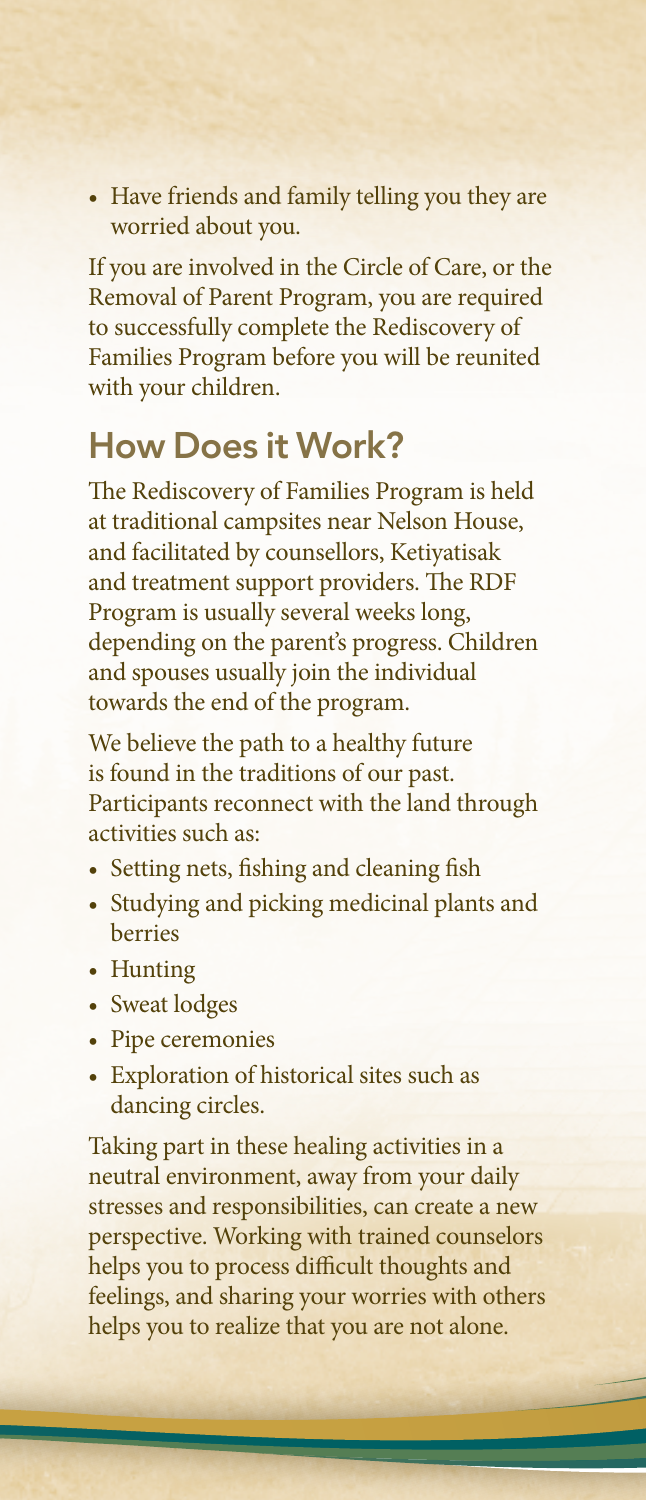## What are the Benefits of This Program?

The RDF Program will make you a better parent. But it can also help you to become a better person, friend, neighbour, employee, boss and Citizen! You'll also enjoy:

- Higher self-esteem
- Happier family time
- Positive vision for the future
- Clear understanding of who you are and what you need
- Reconnection to the land as a source of food, medicine and spirituality
- Raised awareness of our traditional values, belief and culture
- Better relationships and connection with those around you
- Strategies for dealing with stress, frustration, anger
- Support from RDF counselors and Circle of Care staff.

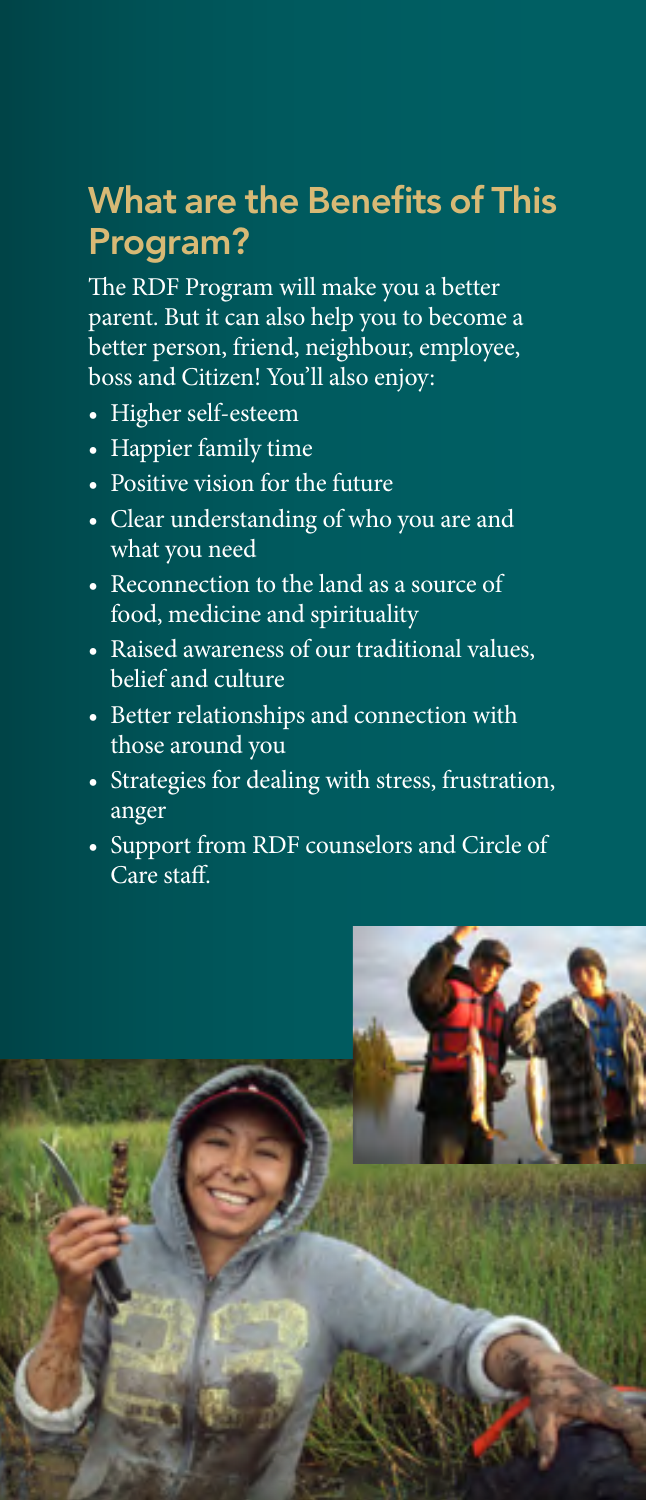

#### About the The NCN Family and Community Wellness Centre

The Centre supports holistic wellness for all NCN Citizens throughout difficult times and every stage of their lives. We believe combining our traditional wisdom with western practice can create healthy, happy people, families and communities.

The Centre provides support for Public Health, Child and Family Services, Counselling and other family and community needs programs. We have sub-offices in Winnipeg, Brandon, Thompson and South Indian Lake.

*Learn more about what we can do for you!*

> Call: (204) 484-2341 or visit: www.ncnwellness.ca